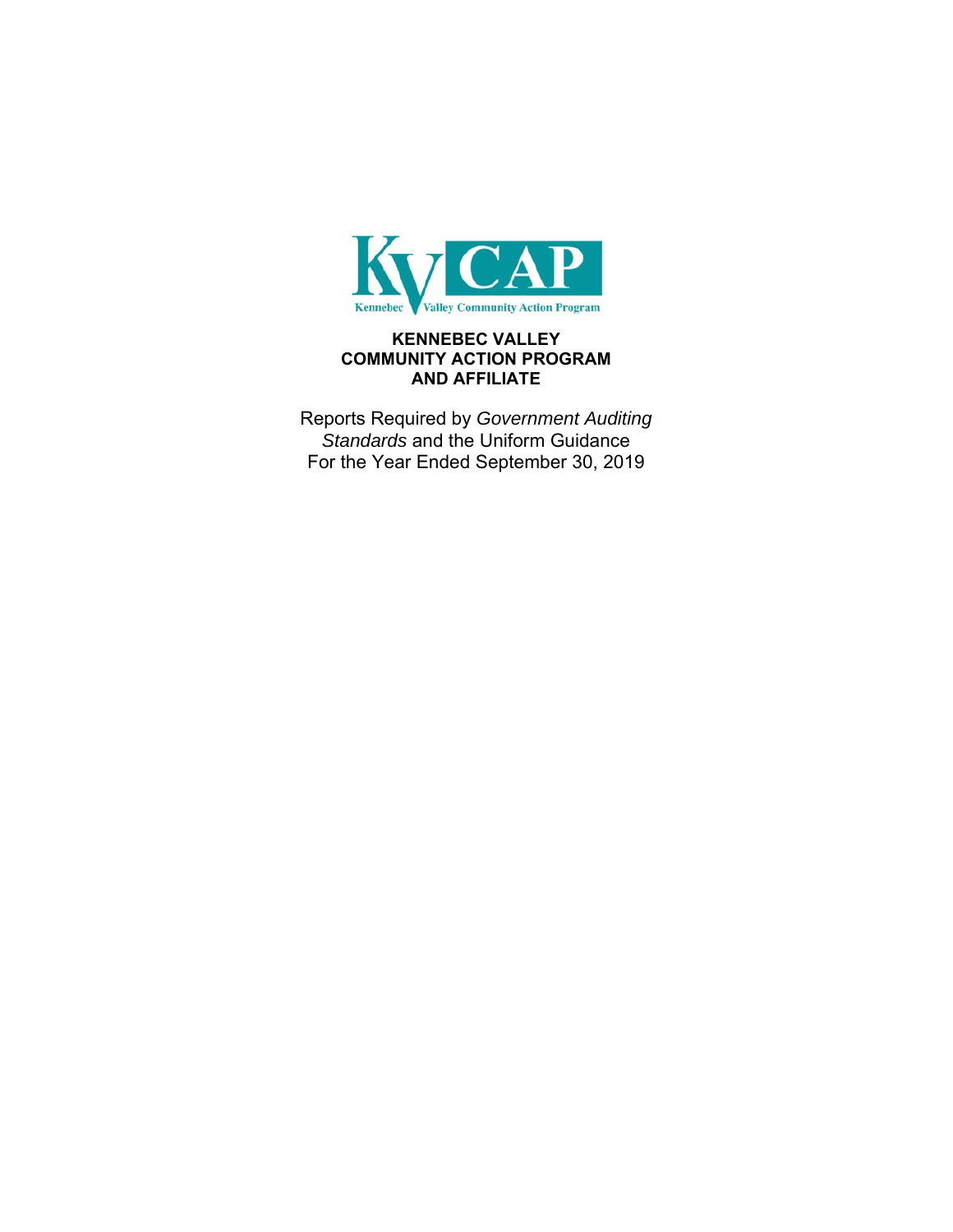## **TABLE OF CONTENTS**

| Report                                                                                                                                                                                                                                | Page    |
|---------------------------------------------------------------------------------------------------------------------------------------------------------------------------------------------------------------------------------------|---------|
| Independent Auditors' Report on Internal Control Over Financial Reporting and on<br>Compliance and Other Matters Based on an Audit of Consolidated Financial Statements<br>Performed in Accordance with Government Auditing Standards | $1 - 2$ |
| Independent Auditors' Report on Compliance for Each Major Program and on Internal<br>Control Over Compliance Required by the Uniform Guidance                                                                                         | $3-5$   |
| Schedule of Expenditures of Federal Awards                                                                                                                                                                                            | $6 - 7$ |
| Notes to Schedule of Expenditures of Federal Awards                                                                                                                                                                                   | 8       |
| Schedule of Findings and Questioned Costs:                                                                                                                                                                                            |         |
| Section I – Summary of Auditor's Results                                                                                                                                                                                              | 9       |
| Section II – Findings Required to be Reported Under Government Auditing Standards                                                                                                                                                     | 9       |
| Section III – Findings and Questioned Costs for Federal Awards                                                                                                                                                                        | 9       |
| Section IV – Prior Year Findings Required and Questioned Costs for Federal Awards                                                                                                                                                     | 10      |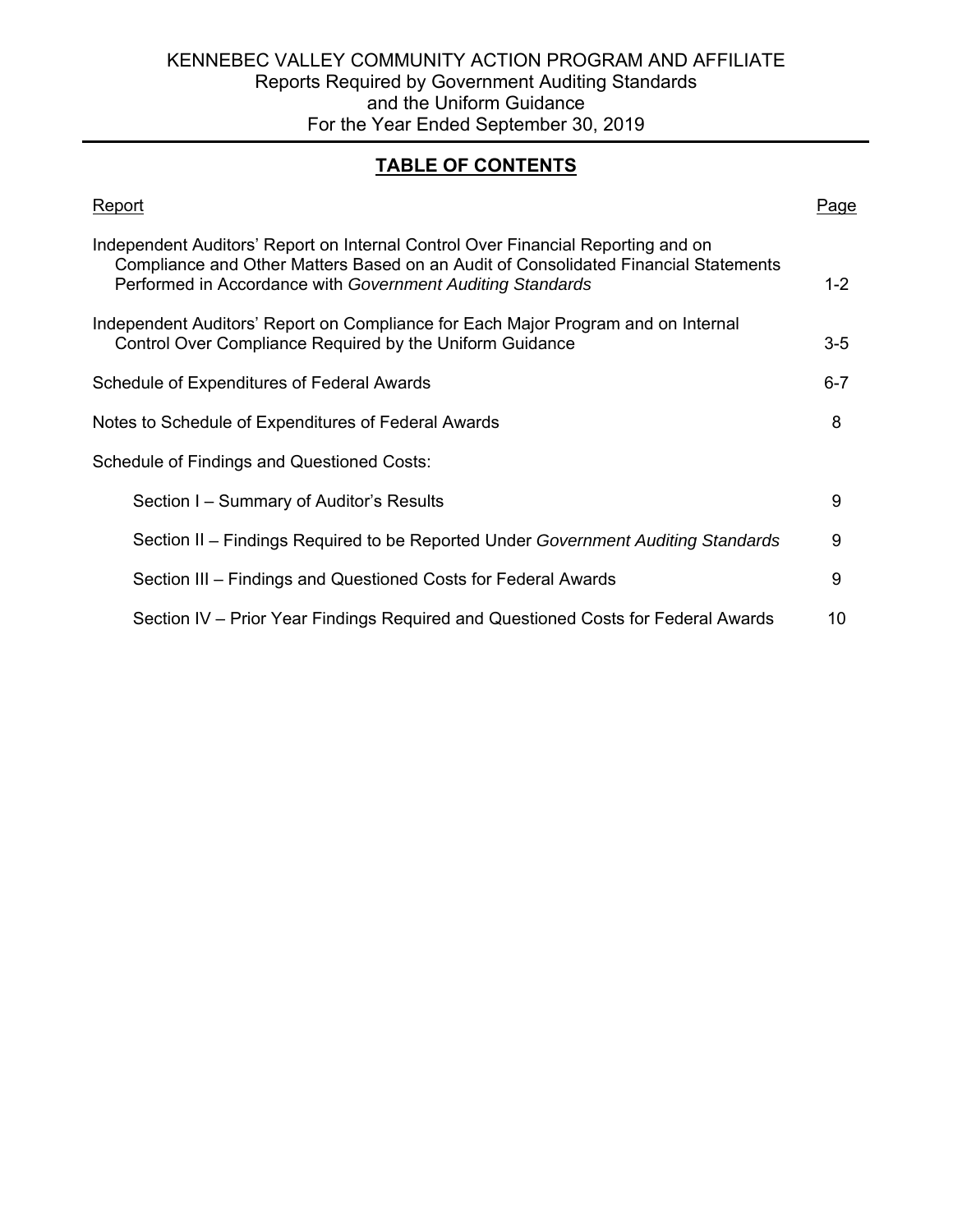

#### **INDEPENDENT AUDITORS' REPORT ON INTERNAL CONTROL OVER FINANCIAL REPORTING AND ON COMPLIANCE AND OTHER MATTERS BASED ON AN AUDIT OF CONSOLIDATED FINANCIAL STATEMENTS PERFORMED IN ACCORDANCE WITH** *GOVERNMENT AUDITING STANDARDS*

To the Board of Directors of Kennebec Valley Community Action Program and Affiliate

We have audited, in accordance with the auditing standards generally accepted in the United States of America and the standards applicable to financial audits contained in *Government Auditing Standards* issued by the Comptroller General of the United States, the consolidated financial statements of Kennebec Valley Community Action Program and Affiliate (a nonprofit organization), which comprise the consolidated statement of financial position as of September 30, 2019, and the related consolidated statement of activities, statement of functional expenses and cash flows for the year then ended, and the related notes to the consolidated financial statements, and have issued our report thereon dated April 20, 2020.

#### **Internal Control over Financial Reporting**

In planning and performing our audit of the consolidated financial statements, we considered Kennebec Valley Community Action Program and Affiliate's internal control over financial reporting (internal control) to determine the audit procedures that are appropriate in the circumstances for the purpose of expressing our opinion on the consolidated financial statements, but not for the purpose of expressing an opinion on the effectiveness of Kennebec Valley Community Action Program and Affiliate's internal control. Accordingly, we do not express an opinion on the effectiveness Kennebec Valley Community Action Program and Affiliate's internal control.

A *deficiency in internal control* exists when the design or operation of a control does not allow management or employees, in the normal course of performing their assigned functions, to prevent, or detect and correct, misstatements on a timely basis. A *material weakness* is a deficiency, or a combination of deficiencies, in internal control, such that there is a reasonable possibility that a material misstatement of the entity's consolidated financial statements will not be prevented, or detected and corrected on a timely basis. A *significant deficiency* is a deficiency, or a combination of deficiencies, in internal control that is less severe than a material weakness, yet important enough to merit attention by those charged with governance.

Our consideration of internal control was for the limited purpose described in the first paragraph of this section and was not designed to identify all deficiencies in internal control that might be material weaknesses or significant deficiencies. Given these limitations, during our audit, we did not identify any deficiencies in internal control that we consider to be material weaknesses. However, material weaknesses may exist that have not been identified.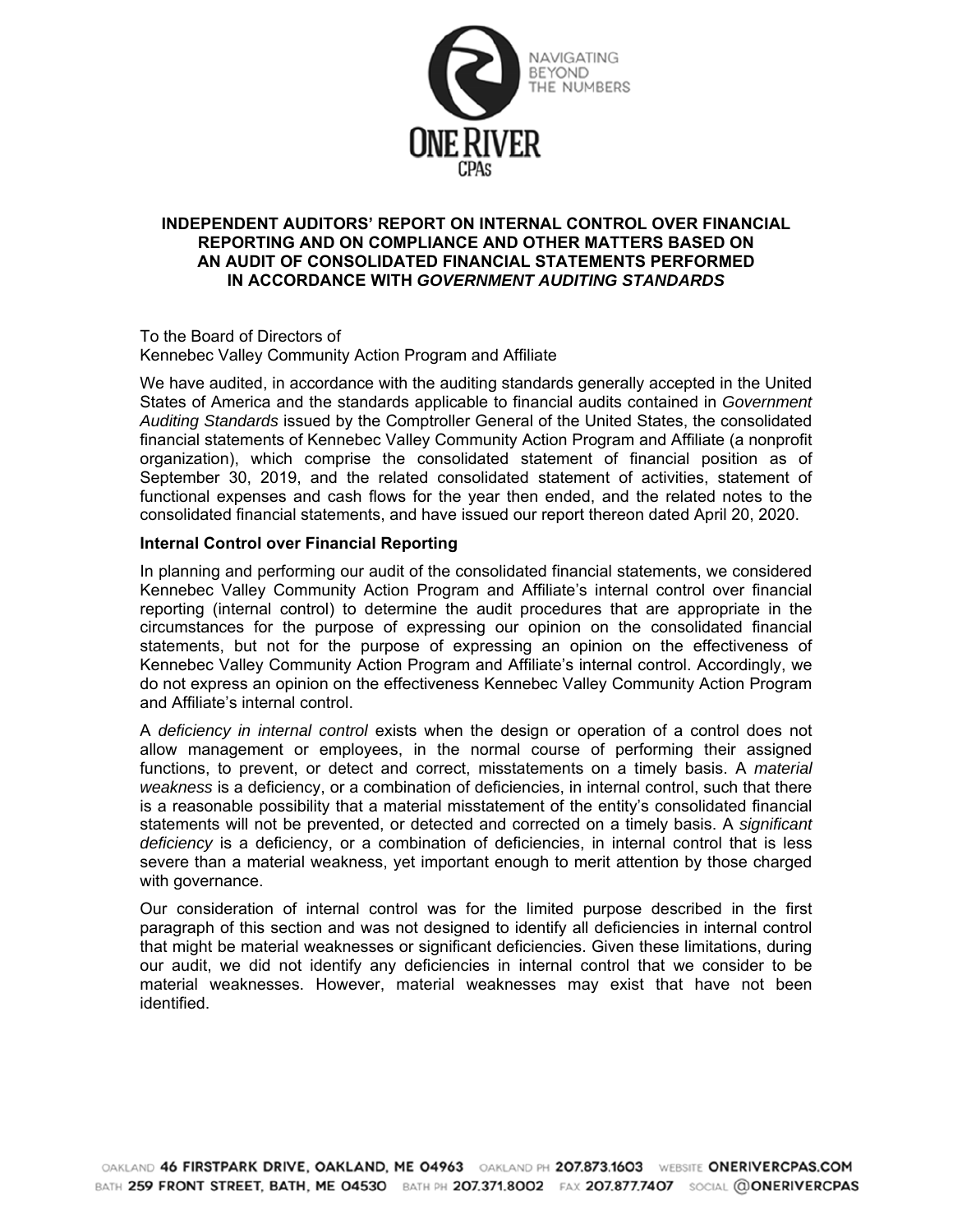#### **Compliance and Other Matters**

As part of obtaining reasonable assurance about whether Kennebec Valley Community Action Program and Affiliate's consolidated financial statements are free from material misstatement, we performed tests of its compliance with certain provisions of laws, regulations, contracts, and grant agreements, noncompliance with which could have a direct and material effect on the determination of financial statement amounts. However, providing an opinion on compliance with those provisions was not an objective of our audit, and accordingly, we do not express such an opinion. The results of our tests disclosed no instances of noncompliance or other matters that are required to be reported under *Government Auditing Standards.*

#### **Purpose of this Report**

The purpose of this report is solely to describe the scope of our testing of internal control and compliance and the results of that testing, and not to provide an opinion on the effectiveness of the Agency's internal control or on compliance. This report is an integral part of an audit performed in accordance with *Government Auditing Standards* in considering the Agency's internal control and compliance. Accordingly, this communication is not suitable for any other purpose.

One River, CPAs

April 20, 2020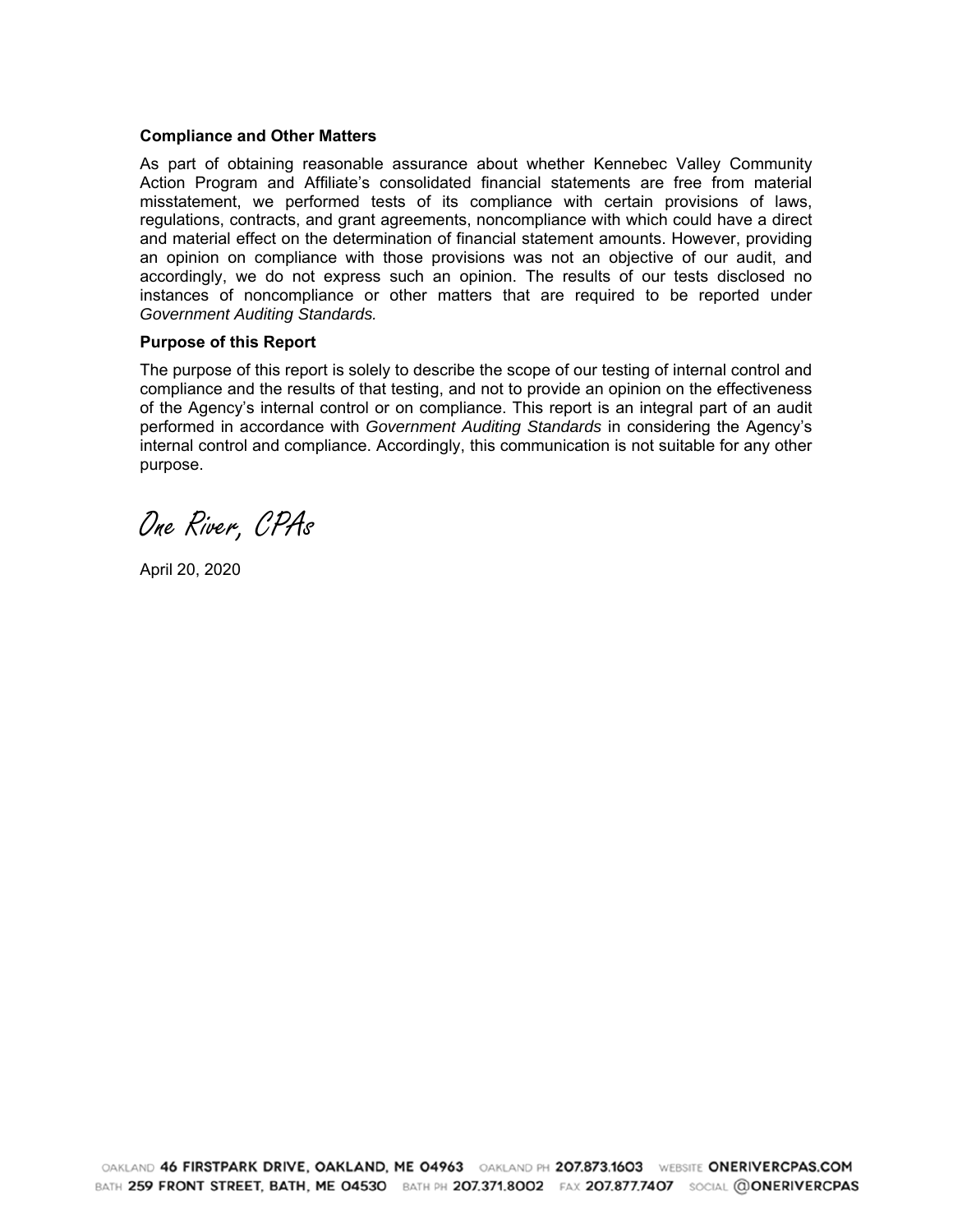

#### **INDEPENDENT AUDITORS' REPORT ON COMPLIANCE FOR EACH MAJOR PROGRAM AND ON INTERNAL CONTROL OVER COMPLIANCE REQUIRED BY THE UNIFORM GUIDANCE**

To the Board of Directors Kennebec Valley Community Action Program and Affiliate

#### **Report on Compliance for Each Major Federal Program**

We have audited Kennebec Valley Community Action Program and Affiliate's compliance with the types of compliance requirements described in the OMB Compliance Supplement that could have a direct and material effect on each of Kennebec Valley Community Action Program and Affiliate's major federal programs for the year ended September 30, 2019. Kennebec Valley Community Action Program and Affiliate's major federal programs are identified in the summary of auditor's results section of the accompanying schedule of findings and questioned costs.

#### *Management's Responsibility*

Management is responsible for compliance with federal statutes, regulations, and the terms and conditions of its federal awards applicable to its federal programs.

#### *Auditor's Responsibility*

Our responsibility is to express an opinion on compliance for each of Kennebec Valley Community Action Program and Affiliate's major federal programs based on our audit of the types of compliance requirements referred to above. We conducted our audit of compliance in accordance with auditing standards generally accepted in the United States of America; the standards applicable to financial audits contained in Government Auditing Standards, issued by the Comptroller General of the United States; and the audit requirements of Title 2 U.S. Code of Federal Regulations Part 200, Uniform Administrative Requirements, Cost Principles, and Audit Requirements for Federal Awards (Uniform Guidance). Those standards and the Uniform Guidance require that we plan and perform the audit to obtain reasonable assurance about whether noncompliance with the types of compliance requirements referred to above that could have a direct and material effect on a major federal program occurred. An audit includes examining, on a test basis, evidence about Kennebec Valley Community Action Program and Affiliate's compliance with those requirements and performing such other procedures as we considered necessary in the circumstances.

We believe that our audit provides a reasonable basis for our opinion on compliance for each major federal program. However, our audit does not provide a legal determination of Kennebec Valley Community Action Program and Affiliate's compliance.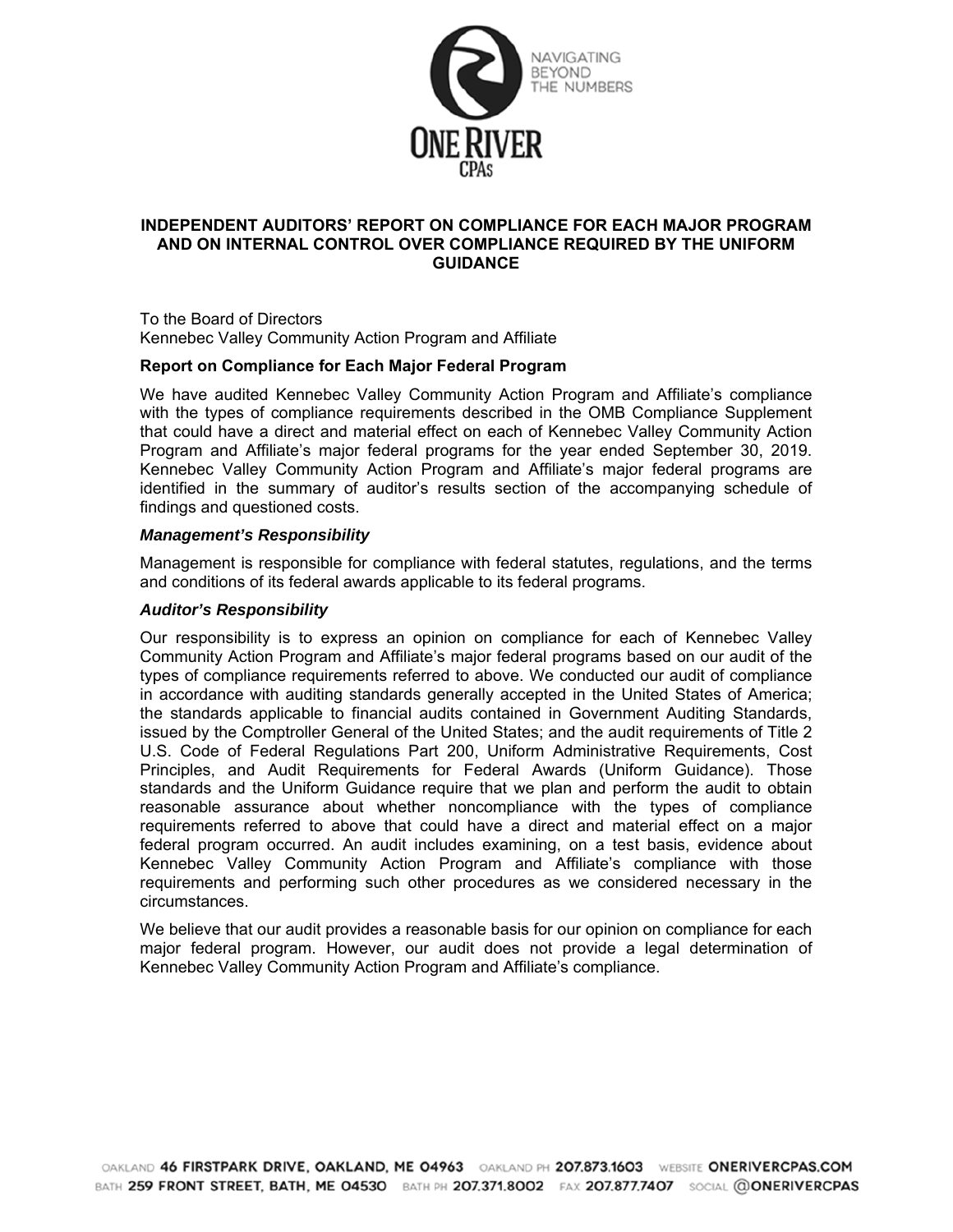#### *Opinion on Each Major Federal Program*

In our opinion, Kennebec Valley Community Action Program and Affiliate complied, in all material respects, with the types of compliance requirements referred to above that could have a direct and material effect on each of its major federal programs for the year ended September 30, 2019.

#### **Report on Internal Control Over Compliance**

Management of Kennebec Valley Community Action Program and Affiliate is responsible for establishing and maintaining effective internal control over compliance with the types of compliance requirements referred to above. In planning and performing our audit of compliance, we considered Kennebec Valley Community Action Program and Affiliate's internal control over compliance with the types of requirements that could have a direct and material effect on each major federal program to determine the auditing procedures that are appropriate in the circumstances for the purpose of expressing an opinion on compliance for each major federal program and to test and report on internal control over compliance in accordance with the Uniform Guidance, but not for the purpose of expressing an opinion on the effectiveness of internal control over compliance. Accordingly, we do not express an opinion on the effectiveness of Kennebec Valley Community Action Program and Affiliate's internal control over compliance.

A *deficiency in internal control over compliance* exists when the design or operation of a control over compliance does not allow management or employees, in the normal course of performing their assigned functions, to prevent, or detect and correct, noncompliance with a type of compliance requirement of a federal program on a timely basis. A *material weakness in internal control over compliance* is a deficiency, or combination of deficiencies, in internal control over compliance, such that there is a reasonable possibility that material noncompliance with a type of compliance requirement of a federal program will not be prevented, or detected and corrected, on a timely basis. A *significant deficiency in internal control over compliance* is a deficiency, or a combination of deficiencies, in internal control over compliance with a type of compliance requirement of a federal program that is less severe than a material weakness in internal control over compliance, yet important enough to merit attention by those charged with governance.

Our consideration of internal control over compliance was for the limited purpose described in the first paragraph of this section and was not designed to identify all deficiencies in internal control over compliance that might be material weaknesses or significant deficiencies. We did not identify any deficiencies in internal control over compliance that we consider to be material weaknesses. However, material weaknesses may exist that have not been identified.

The purpose of this report on internal control over compliance is solely to describe the scope of our testing of internal control over compliance and the results of that testing based on the requirements of the Uniform Guidance. Accordingly, this report is not suitable for any other purpose.

#### **Report on Schedule of Expenditures of Federal Awards Required by the Uniform Guidance**

We have audited the consolidated financial statements of Kennebec Valley Community Action Program and Affiliate as of and for the year ended September 30, 2019, and we have issued our report thereon dated April 20, 2020 which contained an unmodified opinion on those consolidated financial statements. Our audit was conducted for the purpose of forming an opinion on the consolidated financial statements as a whole. The accompanying schedule of expenditures of federal awards is presented for purposes of additional analysis as required by the Uniform Guidance and is not a required part of the consolidated financial statements. Such information is the responsibility of management and was derived from and relates directly to the underlying accounting and other records used to prepare the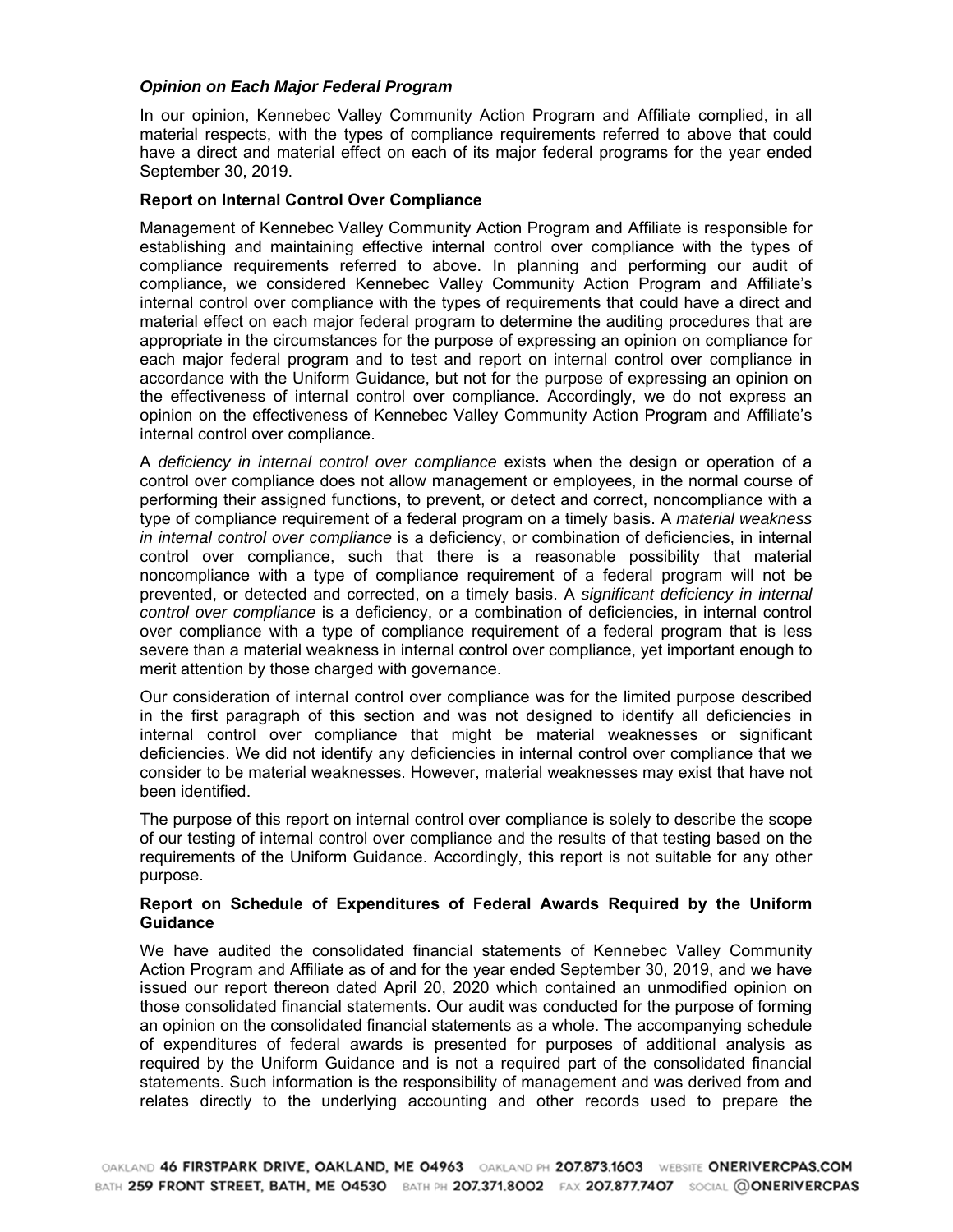consolidated financial statements. The information has been subjected to the auditing procedures applied in the audit of the consolidated financial statements and certain additional procedures, including comparing and reconciling such information directly to the underlying accounting and other records used to prepare the consolidated financial statements or to the consolidated financial statements themselves, and other additional procedures in accordance with auditing standards generally accepted in the United States of America. In our opinion, the schedule of expenditures of federal awards is fairly stated in all material respects in relation to the consolidated financial statements as a whole.

One River, CPAs

April 20, 2020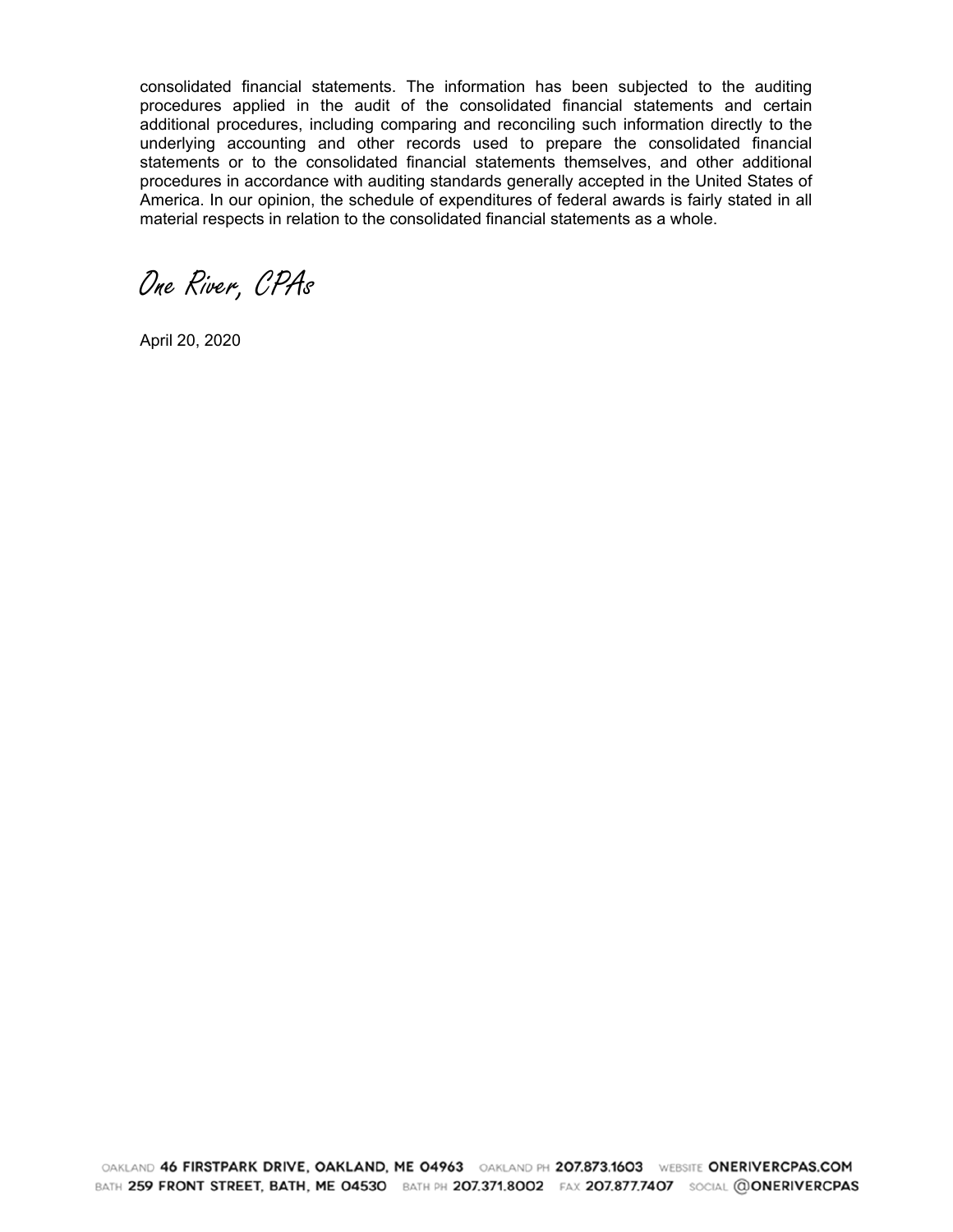#### **KENNEBEC VALLEY COMMUNITY ACTION PROGRAM Schedule of Expenditures of Federal Awards Year Ended September 30, 2019**

| <b>Federal Grantor/</b>                                                 |             |                  |                   |                |
|-------------------------------------------------------------------------|-------------|------------------|-------------------|----------------|
| Pass-Through Grantor/                                                   | <b>CFDA</b> | Award            | Award             | <b>Federal</b> |
| <b>Program Title</b>                                                    | number      | number           | term              | expenditures   |
|                                                                         |             |                  |                   |                |
|                                                                         |             |                  |                   |                |
| U.S. Department of Health and Human Services:                           |             |                  |                   |                |
| Direct Awards:                                                          |             |                  |                   |                |
| <b>Head Start</b>                                                       | 93.600      | 01CH011233-01-00 | 09/01/19-08/31/20 | 81,354<br>\$   |
| <b>Head Start</b>                                                       | 93.600      | 01CH2219/05      | 09/01/18-08/31/19 | 3,273,074      |
| Head Start/Early Head Start/Child Care Partnership                      | 93.600      | 01HP000391-01-00 | 09/01/19-08/31/20 | 77,846         |
| Head Start/Early Head Start/Child Care Partnership                      | 93.600      | 01HP0008/04      | 09/01/18-08/31/19 | 1,384,068      |
| Head Start/Early Head Start/Child Care Partnership - Round 3            | 93.600      | 01HP000179-01-00 | 03/01/19-02/29/20 | 177,326        |
| Subtotal U.S. Department of Health and Human                            |             |                  |                   |                |
|                                                                         |             |                  |                   |                |
| Services/Administration for Children and Families                       |             |                  |                   | 4,993,668      |
| Pass-through State Department of Health & Human Services:               |             |                  |                   |                |
| <b>Community Services Block Grant</b>                                   | 93.569      | CFS-19-7004B     | 10/01/18-09/30/19 | 393,526        |
| Social Services Block Grant/KV Van Low-Income & Child Welfare           | 93.667      | CFS-19-4014A     | 07/01/18-06/30/20 | 195,790        |
| Subtotal U.S. Department of Health and Human                            |             |                  |                   |                |
| Services/State DHHS                                                     |             |                  |                   | 589,316        |
| <b>TANF Cluster:</b>                                                    |             |                  |                   |                |
| Pass-through State Department of Health & Human Services:               |             |                  |                   |                |
|                                                                         |             |                  |                   |                |
| Temporary Assistance for Needy Families/Youth Outreach                  | 93.558      | CFS-19-2110      | 04/01/19-03/31/20 | 36,996         |
| Temporary Assistance for Needy Families/Youth Outreach                  | 93.558      | COM-17-114       | 04/01/17-03/31/19 | 36,906         |
| Temporary Assistance for Needy Families/State Head Start                | 93.558      | CFS-20-1406      | 07/01/19-06/30/21 | 17,424         |
| Temporary Assistance for Needy Families/State Head Start                | 93.558      | CFS-19-1406      | 07/01/18-06/30/19 | 43,560         |
| Subtotal TANF Cluster: U.S. Department of Health and Human              |             |                  |                   |                |
| Services/State DHHS                                                     |             |                  |                   | 134,886        |
| Pass-through Maine Children's Trust:                                    |             |                  |                   |                |
| Temporary Assistance for Needy Families/Home Visiting                   | 93.558      | MCT-19-1601A     | 10/1/18-09/30/19  | 90,520         |
|                                                                         |             |                  |                   |                |
| Subtotal TANF Cluster: U.S. Department of Health and Human              |             |                  |                   |                |
| Services/Maine Children's Trust                                         |             |                  |                   | 90,520         |
| Pass-through Alfond Youth Center:                                       |             |                  |                   |                |
| Temporary Assistance for Needy Families                                 | 93.558      | None             | 07/01/19-06/30/20 | 5,850          |
| Temporary Assistance for Needy Families                                 | 93.558      | None             | 07/01/18-06/30/19 | 7,505          |
| Subtotal TANF Cluster: U.S. Department of Health and Human              |             |                  |                   |                |
| Services/Alfond Youth Center                                            |             |                  |                   | 13,355         |
| <b>Total TANF Cluster</b>                                               |             |                  |                   | 238,761        |
|                                                                         |             |                  |                   |                |
| Pass-through Maine State Housing Authority:                             |             |                  |                   |                |
| Low-Income Home Energy Assistance/Fuel Assistance                       | 93.568      | None             | 07/01/19-08/20/20 | 109            |
| Low-Income Home Energy Assistance/Fuel Assistance                       | 93.568      | None             | 07/01/18-08/20/20 | 626,041        |
| Low-Income Home Energy Assistance/Fuel Assistance                       | 93.568      | None             | 07/01/17-08/20/19 | 191,776        |
| Low-Income Home Energy Assistance/Assurance 16                          | 93.568      | None             | 04/01/19-03/31/20 | 15,778         |
| Low-Income Home Energy Assistance/Assurance 16                          | 93.568      | None             | 10/01/17-03/31/19 | 65,140         |
| Low-Income Home Energy Assistance/Weatherization Program                | 93.568      | None             | 10/01/17-03/31/20 | 317,039        |
| Low-Income Home Energy Assistance/Weatherization Program                | 93.568      | None             | 10/01/16-03/31/19 | 849,738        |
|                                                                         |             |                  |                   |                |
| Subtotal U.S. Department of Health and Human                            |             |                  |                   |                |
| Services/Maine State Housing Authority                                  |             |                  |                   | 2,065,621      |
| Pass-through State Department of Judicial Branch:                       |             |                  |                   |                |
| Grants to States for Access & Visitation Programs                       | 93.597      | None             | 10/01/18-09/30/19 | 10,350         |
| Subtotal U.S. Department of Health and Human                            |             |                  |                   |                |
| Services/State Department of Judicial Branch                            |             |                  |                   | 10,350         |
| Maternal, Infant, and Early Childhood Home Visiting Cluster:            |             |                  |                   |                |
| Pass-through Maine Children's Trust:                                    |             |                  |                   |                |
|                                                                         |             |                  |                   |                |
| Maternal, Infant, & Early Childhood Home Visiting Formula Program       | 93.870      | MCT-19-1601A     | 10/01/18-09/30/19 | 668,314        |
| Total Maternal, Infant, and Early Childhood Home Visiting Cluster/ U.S. |             |                  |                   |                |
| Department of Health and Human Services/Maine Children's Trust          |             |                  |                   | 668,314        |
| Total U.S. Department of Health & Human Services                        |             |                  |                   | 8,566,030      |
|                                                                         |             |                  |                   |                |
| U.S. Department of Energy:                                              |             |                  |                   |                |
| Pass-through Maine State Housing Authority:                             |             |                  |                   |                |
| Weatherization Assistance for Low-Income Persons                        | 81.042      | None             | 04/01/19-03/31/20 | 179,214        |
|                                                                         |             |                  |                   |                |
| Weatherization Assistance for Low-Income Persons                        | 81.042      | None             | 04/01/18-03/31/19 | 450,388        |
| Total U.S. Department of Energy                                         |             |                  |                   | 629,602        |
|                                                                         |             |                  |                   |                |
| U.S. Department of Agriculture:                                         |             |                  |                   |                |
| Pass-through State Department of Education:                             |             |                  |                   |                |
| Child & Adult Care Food Program                                         | 10.558      | FP-19-448        | 10/01/18-09/30/19 | 180,943        |
| Total U.S. Department of Agriculture                                    |             |                  |                   | 180,943        |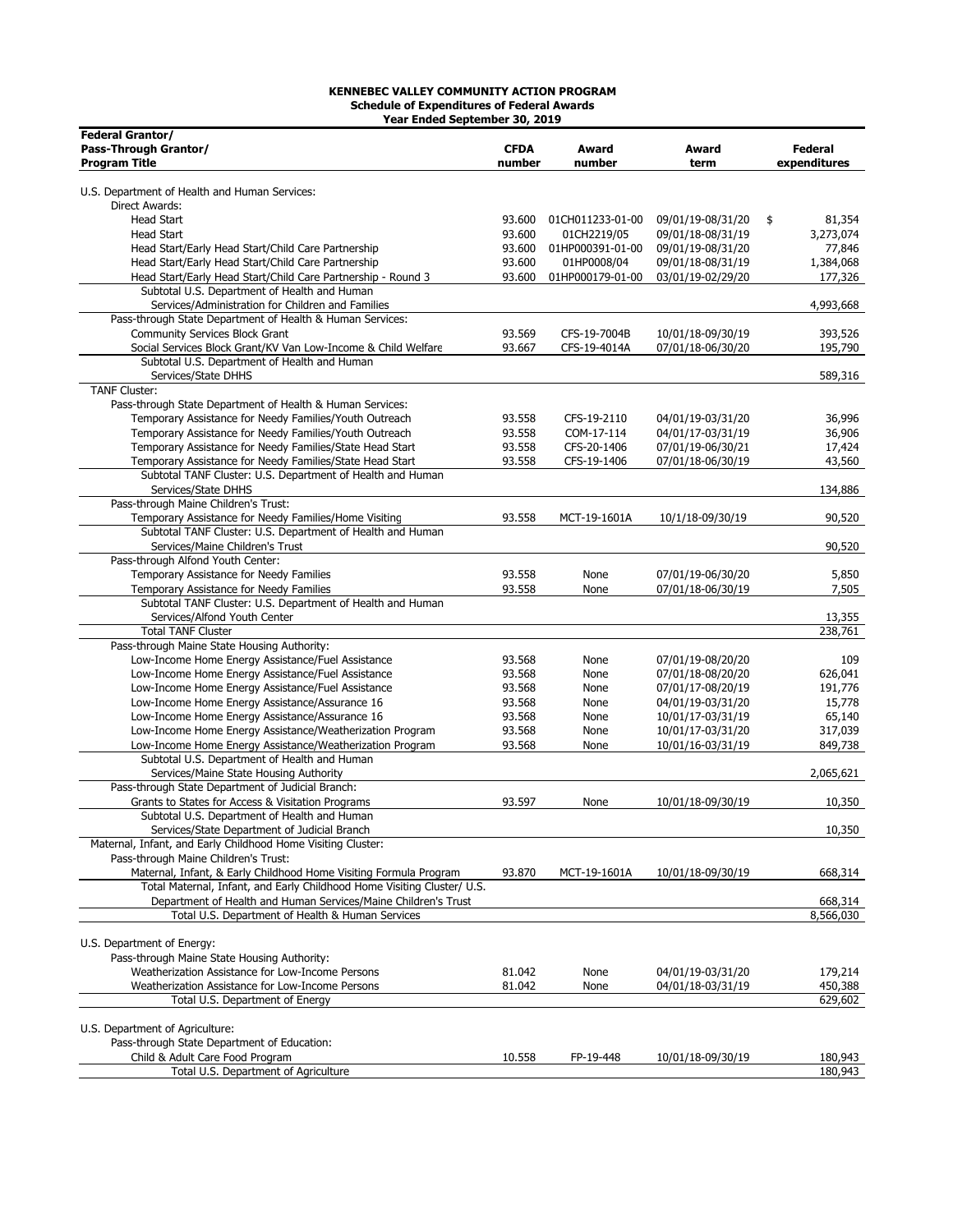#### **Year Ended September 30, 2019 KENNEBEC VALLEY COMMUNITY ACTION PROGRAM Schedule of Expenditures of Federal Awards, Continued**

| U.S. Department of Transportation:                                  |        |                  |                   |         |
|---------------------------------------------------------------------|--------|------------------|-------------------|---------|
| Pass-through State Department of Transportation:                    |        |                  |                   |         |
| Formula Grants for Rural Areas                                      | 20.509 | <b>CSN 40891</b> | 07/01/19-06/30/20 | 93,211  |
| Formula Grants for Rural Areas - RTAP                               | 20.509 | <b>CSN 39738</b> | 08/09/18-10/05/18 | 2,100   |
| Formula Grants for Rural Areas                                      | 20.509 | <b>CSN 39506</b> | 07/01/18-06/30/19 | 304,966 |
| Formula Grants for Rural Areas                                      | 20.509 | <b>CSN 38050</b> | 07/01/18-06/30/19 | 4,000   |
| Subtotal State Department of Transportation                         |        |                  |                   | 404,277 |
| Transit Services Programs Cluster:                                  |        |                  |                   |         |
| Pass-through State Department of Transportation:                    |        |                  |                   |         |
| Enhanced Mobility for Seniors and Individuals with Disabilities     | 20.513 | <b>CSN</b>       | 07/01/19-06/30/20 | 40,788  |
| Enhanced Mobility for Seniors and Individuals with Disabilities     | 20.513 | <b>CSN 40242</b> | 07/01/18-06/30/19 | 90,000  |
| Total Transit Services Programs Cluster/Subtotal                    |        |                  |                   |         |
| State Department of Transportation                                  |        |                  |                   | 130,788 |
| Total U.S. Department of Transportation                             |        |                  |                   | 535,065 |
|                                                                     |        |                  |                   |         |
| U.S. Department of Justice:                                         |        |                  |                   |         |
| Pass-through Alfond Youth Center:                                   |        |                  |                   |         |
| Juvenile Mentoring Program                                          | 16.726 | OJP 2018-43840   | 02/01/19-12/31/19 | 2,823   |
| Total U.S. Department of Justice                                    |        |                  |                   | 2,823   |
| U.S. Department of Housing & Urban Development:                     |        |                  |                   |         |
| Pass-through State Department of Department of Economic & Community |        |                  |                   |         |
| Development/City of Rockland                                        |        |                  |                   |         |
| Community Development Block Grants/State's Program                  | 14.228 | None             | 06/01/19-05/31/20 | 72,631  |
| Community Development Block Grants/State's Program                  | 14.228 | None             | 04/01/18-06/01/19 | 110,838 |
| Total U.S. Department of Housing & Urban Development                |        |                  |                   | 183,469 |
|                                                                     |        |                  |                   |         |
| U.S. Department of Treasury:                                        |        |                  |                   |         |
| Pass-through NeighborWorks America:                                 |        |                  |                   |         |
| NeighborWorks America/HUD Home Ownership Ed & Counseling            | 21.000 | None             | 04/01/19-03/31/20 | 11,251  |
| NeighborWorks America/HUD Home Ownership Ed & Counseling            | 21.000 | None             | 04/01/18-03/31/19 | 17,432  |
| NeighborWorks America                                               | 21,000 | None             | 10/01/18-Open     | 122,773 |
| NeighborWorks America                                               | 21,000 | None             | 10/01/17-Open     | 86,896  |
| NeighborWorks America                                               | 21.000 | None             | 10/01/16-Open     | 2,421   |
| Total U.S. Department of Treasury                                   |        |                  |                   | 240,773 |
|                                                                     |        |                  |                   |         |

**Total Expenditures of Federal Awards by the set of the set of the set of the set of the set of the set of the set of the set of the set of the set of the set of the set of the set of the set of the set of the set of the** 

See accompanying notes to schedule of expenditures of federal awards.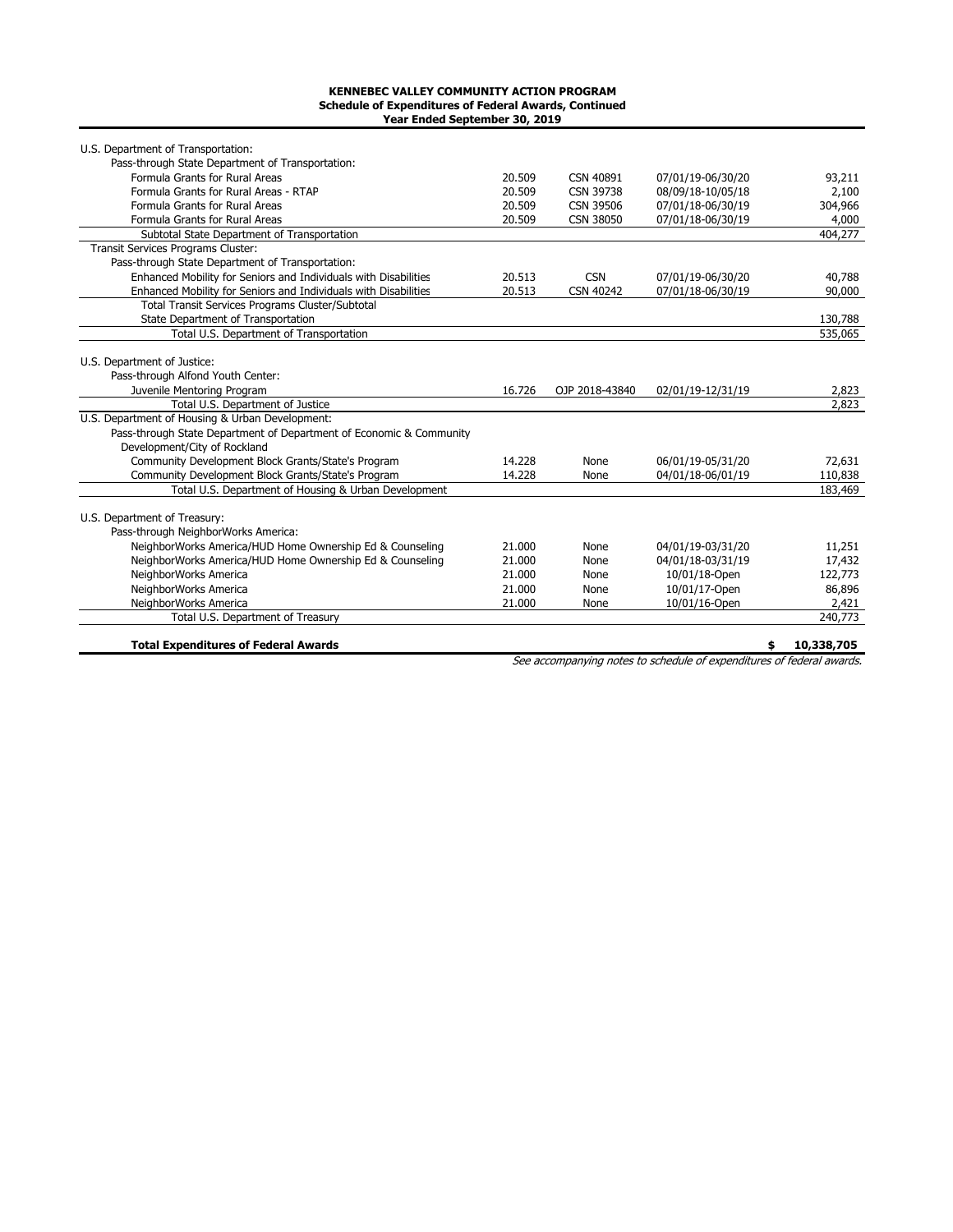### PURPOSE OF THE SCHEDULE

The Uniform Guidance requires a Schedule of Expenditures of Federal Awards showing total expenditures for each federal award program as identified in the Catalog of Federal Domestic Assistance (CFDA).

#### SIGNIFICANT ACCOUNTING POLICIES

- A. Reporting Entity The accompanying schedule includes all federal award programs of Kennebec Valley Community Action Program and Affiliate for the fiscal year ended September 30, 2019. The reporting entity is defined in the notes to consolidated financial statements of Kennebec Valley Community Action Program and Affiliate.
- B. Basis of Presentation The information in the accompanying schedule of expenditures of federal awards is presented in accordance with the Uniform Guidance.
	- 1. Pursuant to the Uniform Guidance, federal awards are defined as assistance provided by a federal agency, either directly or indirectly, in the form of grants, contracts, cooperative agreements, loans, loan guarantees, property, interest subsidies, insurance, or direct appropriations.
	- 2. Major Programs The Uniform Guidance establishes the level of expenditures or expenses to be used in defining major federal award programs. Major programs for the Kennebec Valley Community Action Program and Affiliate are identified in the summary of auditor's results in the Schedule of Findings and Questioned Costs.
- C. Basis of Accounting The information presented in the Schedule of Expenditures of Federal Awards is presented on the accrual basis of accounting, which is consistent with the reporting in the Kennebec Valley Community Action Program and Affiliate's consolidated financial statements.
- D. Indirect Cost Rate The Organization has not elected to use the 10% de minimis indirect cost rate.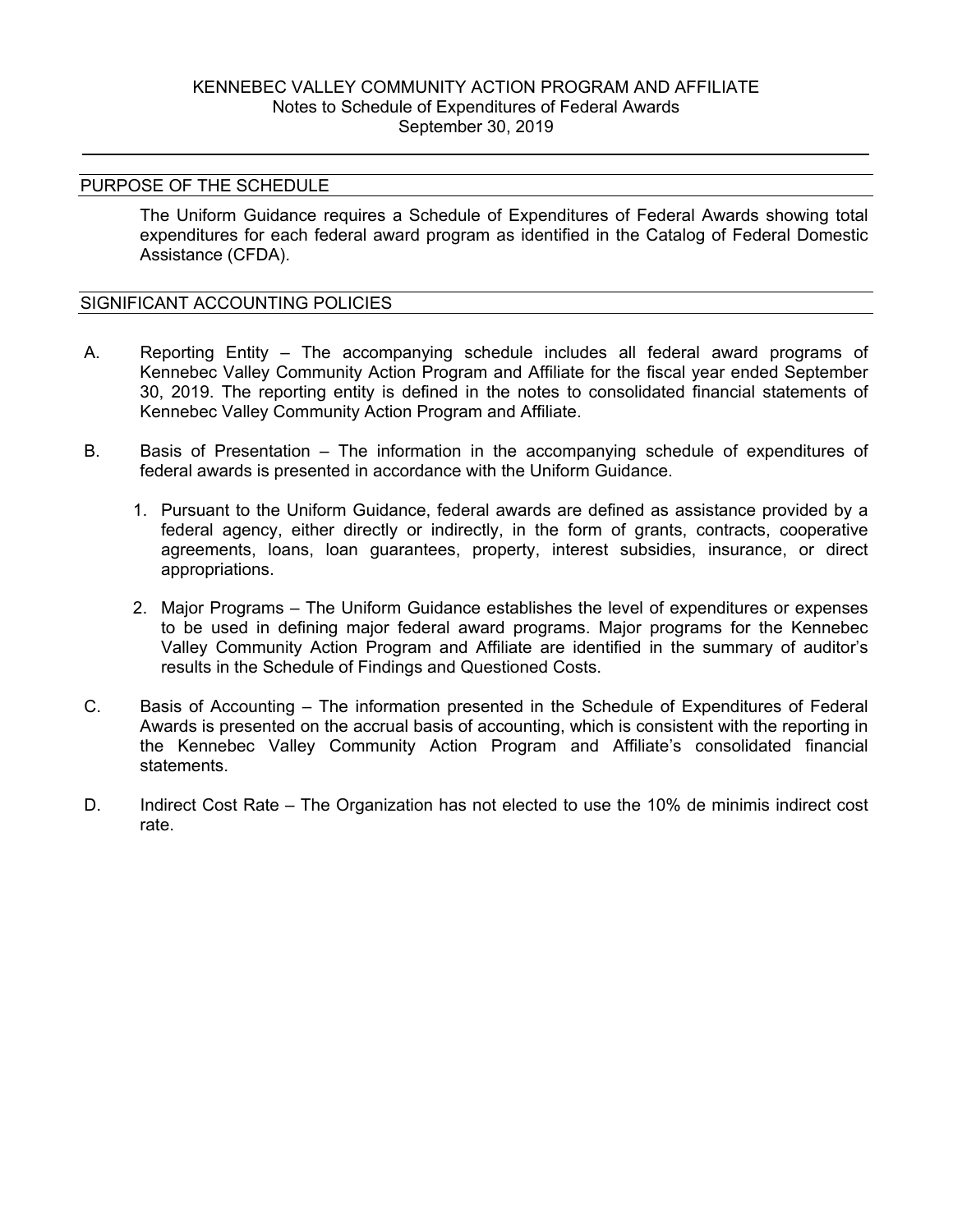#### KENNEBEC VALLEY COMMUNITY ACTION PROGRAM AND AFFILIATE Schedule of Findings and Questioned Costs September 30, 2019

# **Section I – Summary of Auditor's Results**  *Consolidated financial statements*  Type of auditor's report issued: Unmodified Internal control over financial reporting: Material weaknesses identified? No was a state of the state of the state of the state of the state of the state of the state of the state of the state of the state of the state of the state of the state of the state of the Significant deficiency identified? No was a series of the series of the series of the series of the series of the series of the series of the series of the series of the series of the series of the series of the series of Noncompliance material to consolidated financial statements noted? No *Federal Awards*  Internal control over major programs: Material weaknesses identified? No was a set of the set of the set of the set of the set of the set of the set of the set of the set of the set of the set of the set of the set of the set of the set of the set of the set o Significant deficiency identified? No was a set of the set of the set of the set of the set of the set of the set of the set of the set of the set of the set of the set of the set of the set of the set of the set of the se Type of auditor's report issued on compliance for major programs: Unmodified Any audit findings disclosed that are required to be reported in accordance with the Uniform Guidance? No was a state of the Uniform Guidance of the Uniform Control of the Uniform Control of the Uniform Control of the Uniform Control of the Uniform Control of the Uniform Control of the Uniform Control Identification of major programs:

### CFDA Number(s) **Name of Federal Program or Cluster Name of Federal Program or Cluster**

| 93.600 | <b>Head Start</b>                     |
|--------|---------------------------------------|
| 93.870 | Maternal, Infant, and Early Childhood |
|        | Home Visiting Cluster                 |

| Dollar threshold used to distinguish |           |
|--------------------------------------|-----------|
| between Type A and Type B programs:  | \$750,000 |

Auditee qualified as low-risk auditee? Auditee was a series of the series of the Ves

#### **Section II – Findings Required to be Reported under Government Auditing Standards**  None

**Section III – Findings and Questioned Costs for Major Federal Awards**  None